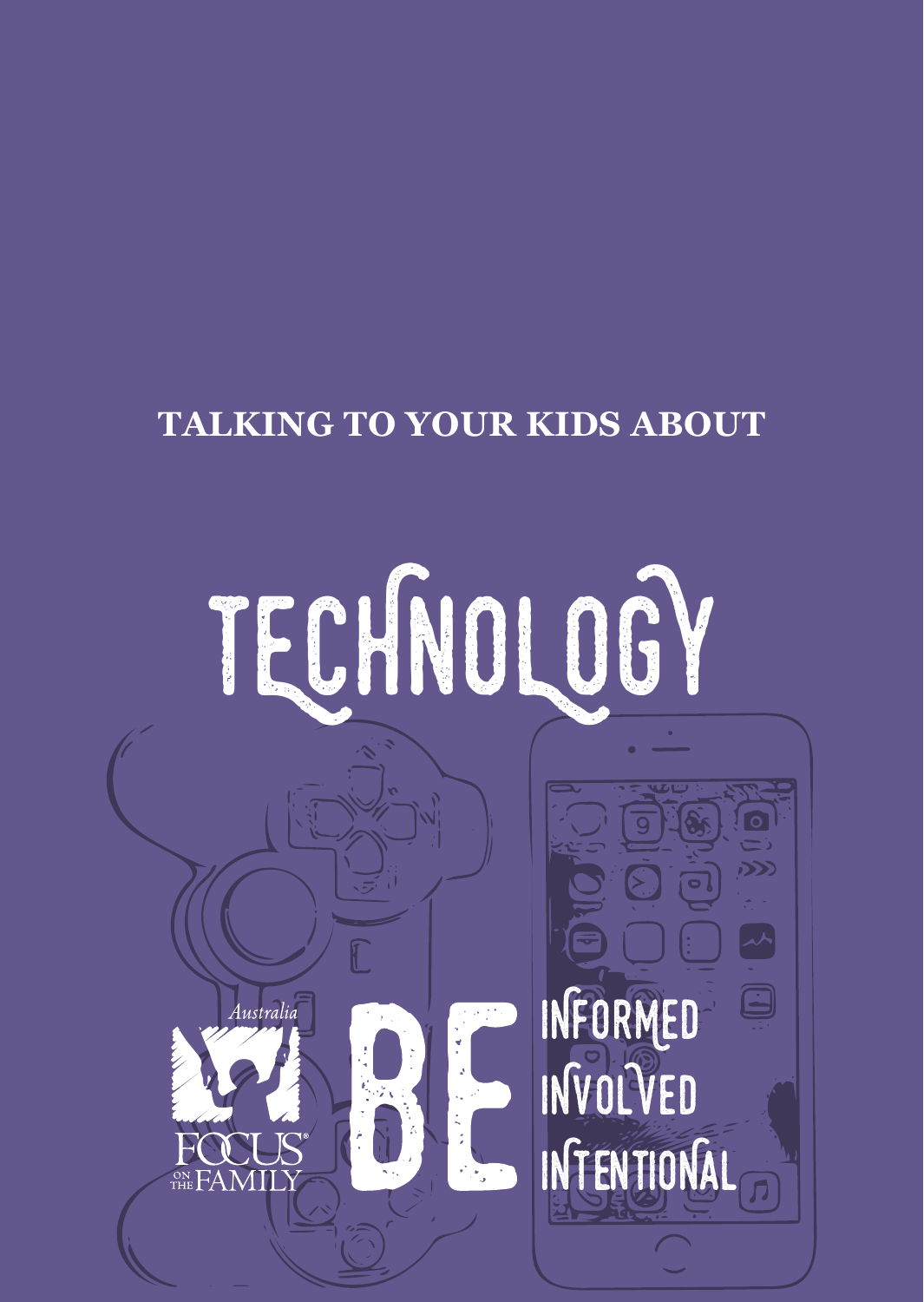

Technology is a significant part of our world; smart phones, computers, social media and gaming. There are a number of benefits of technology but there are also some challenges. It is our role as parents to help protect and guide our children and to keep a balance of their technology input.

Be a positive role model when it comes to length of time using technology and the choices of content. Avoid sharing things about your child on social media unless you have their permission.

Use filtering software in your home and establish guidelines agreed on as a family e.g. no internet in your bedroom.

Encourage other activities e.g. for every hour of tech, an hour outside. Avoid habitual use of technology as a "babysitter".

Adhere to the rating scale for content and age appropriateness for games and movies. Do your research and read reviews.

Discuss the dangers of technology, the importance of not sharing information, too much time can cause health and social problems and the age appropriateness of material.

Discuss the benefits of using technology; learning opportunities, easy access to helpful resources and the chance to have some fun.

Encourage your child that they should tell you right away if they are exposed to any online bullying or inappropriate material.

Although children know more about technology than most adults, it is good to keep yourself up to date with devices and protection.

Encourage your child to have a good reputation when it comes to technology. This includes what they share, not talking negatively about others and keeping themselves safe.

Continually talk with your child about their viewing habits, activity and friends.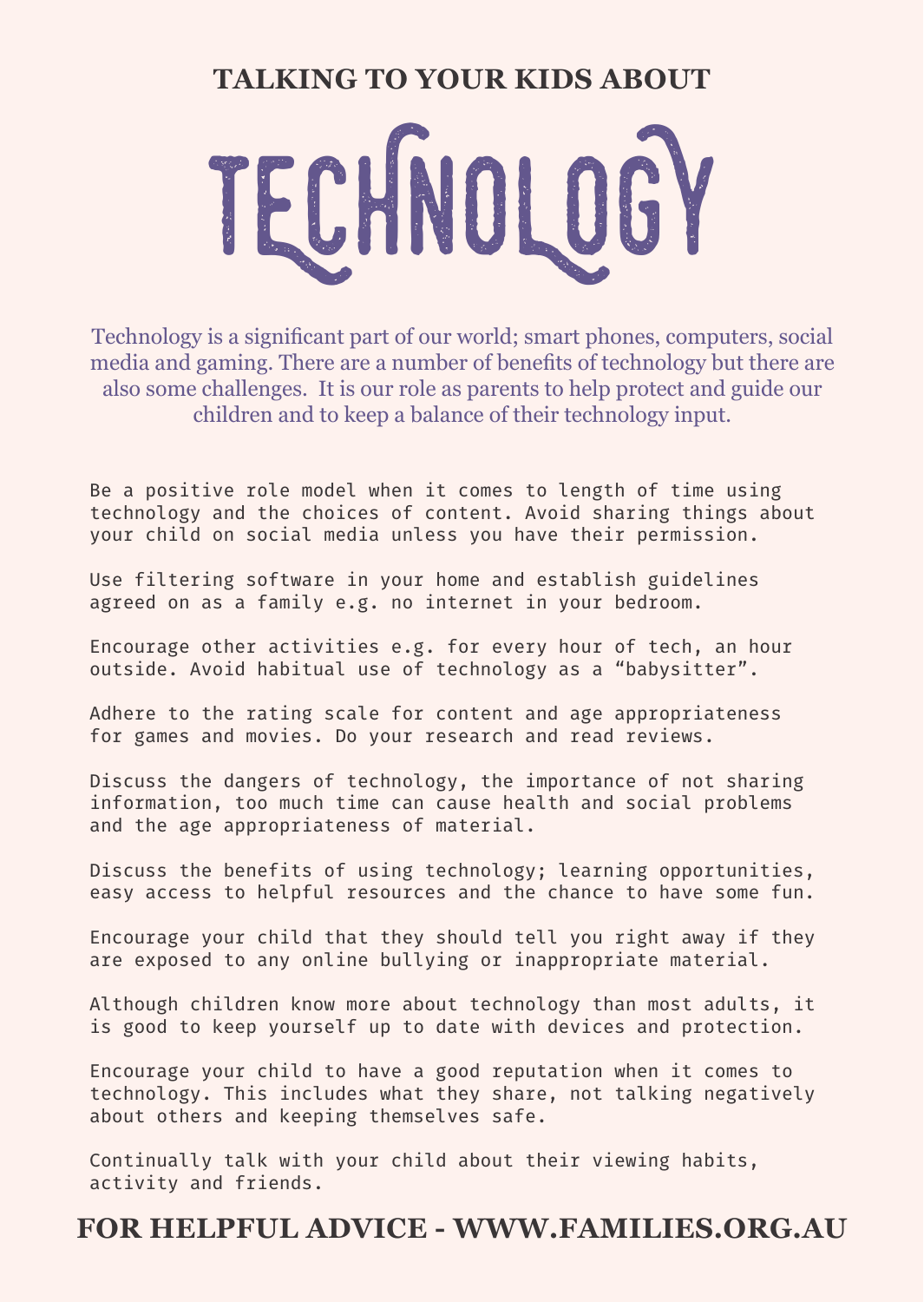## ALCOHOLANDRUGS

ustralic

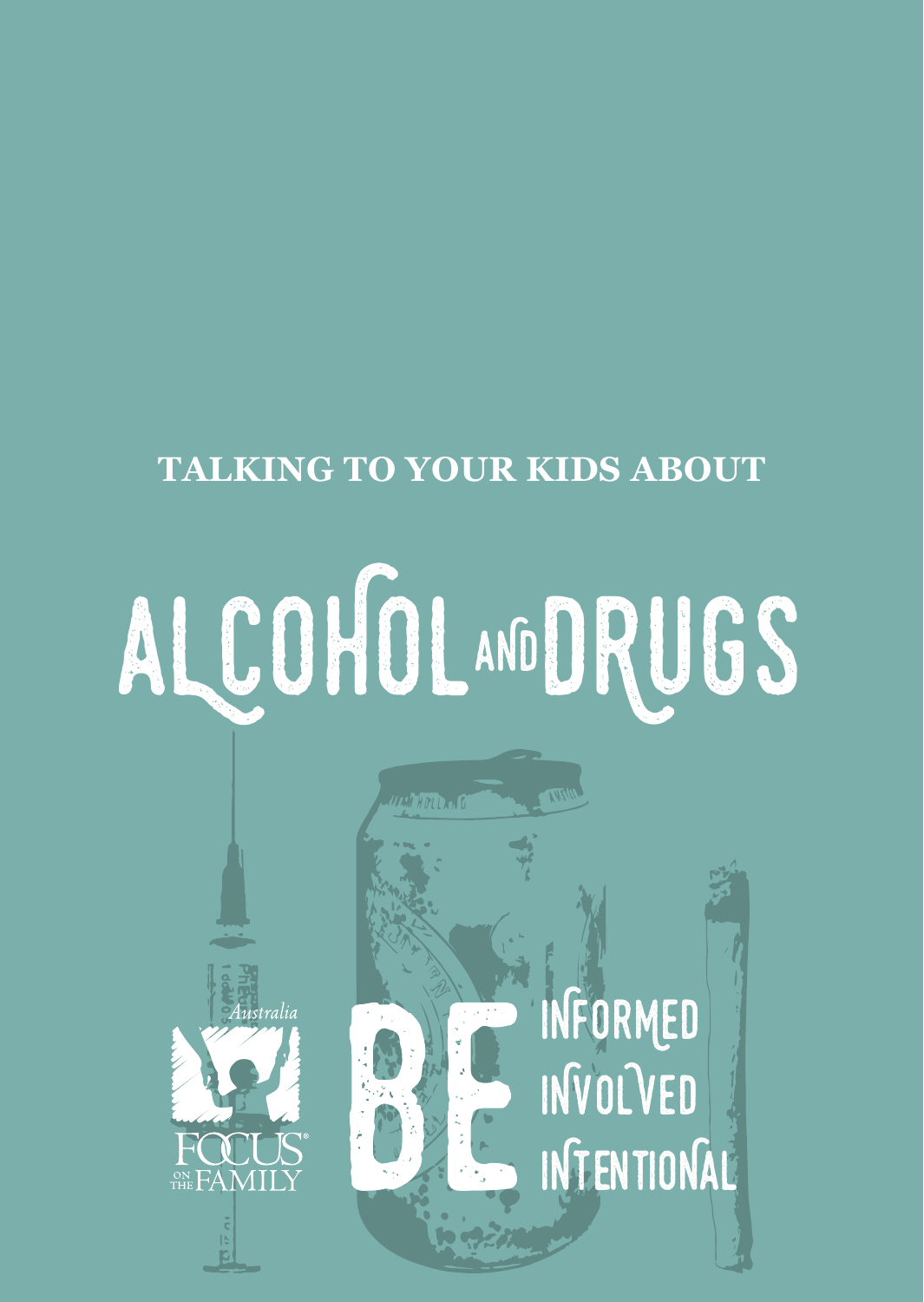# LCOHOL AND DRUGS

Kids should be able to talk to you about anything and everything. The tone of your voice and your response will set you up for great conversations to help you steer your children away from the harmful effects of alcohol and drugs. Aim for them to come to their own conclusions and owning their decisions.

Look for everyday teachable moments e.g. TV, movies, adverts, events

Ask questions. e.g. Have you ever been offered....? How did you respond? It's helpful for kids to have a narrative when confronted.

Use language they will understand. Don't tell only the 'horror' stories but don't hide the negative effects of alcohol and drugs.

Avoid reacting if they disagree with you. You want to keep the lines of conversation open and value their opinions. Keeping the relationship is more important than being "right".

Acknowledge that you don't know everything but you will do some research and get back to them. Providing accurate information gives you credibility.

Set clear boundaries, expectations and the consequences if they choose not to follow them.

Have regular time with them e.g. meals together, visits to the park, be involved in their sport and other interests.

A stable, caring home life helps build resilience and self-esteem. Encourage your children to challenge the cultural messages and attitudes about alcohol and drugs.

Be a positive role model. Your views and interaction with alcohol, smoking and drugs will have a significant influence.

Make sure your children know they can call you any time they feel unsafe or in trouble.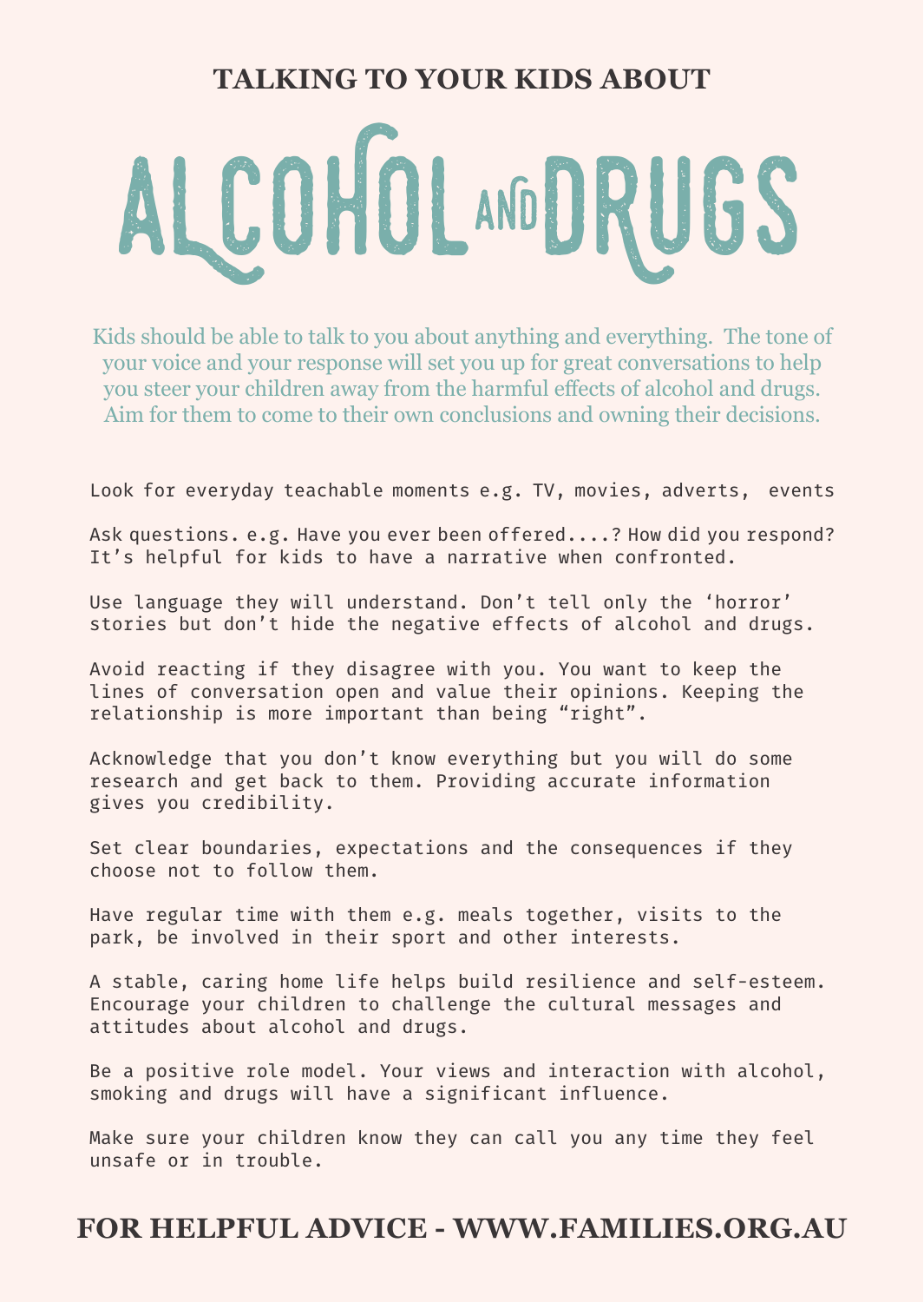## GRIEFAND TRAUMA





INFORMED INVOLVED INTENTIONAL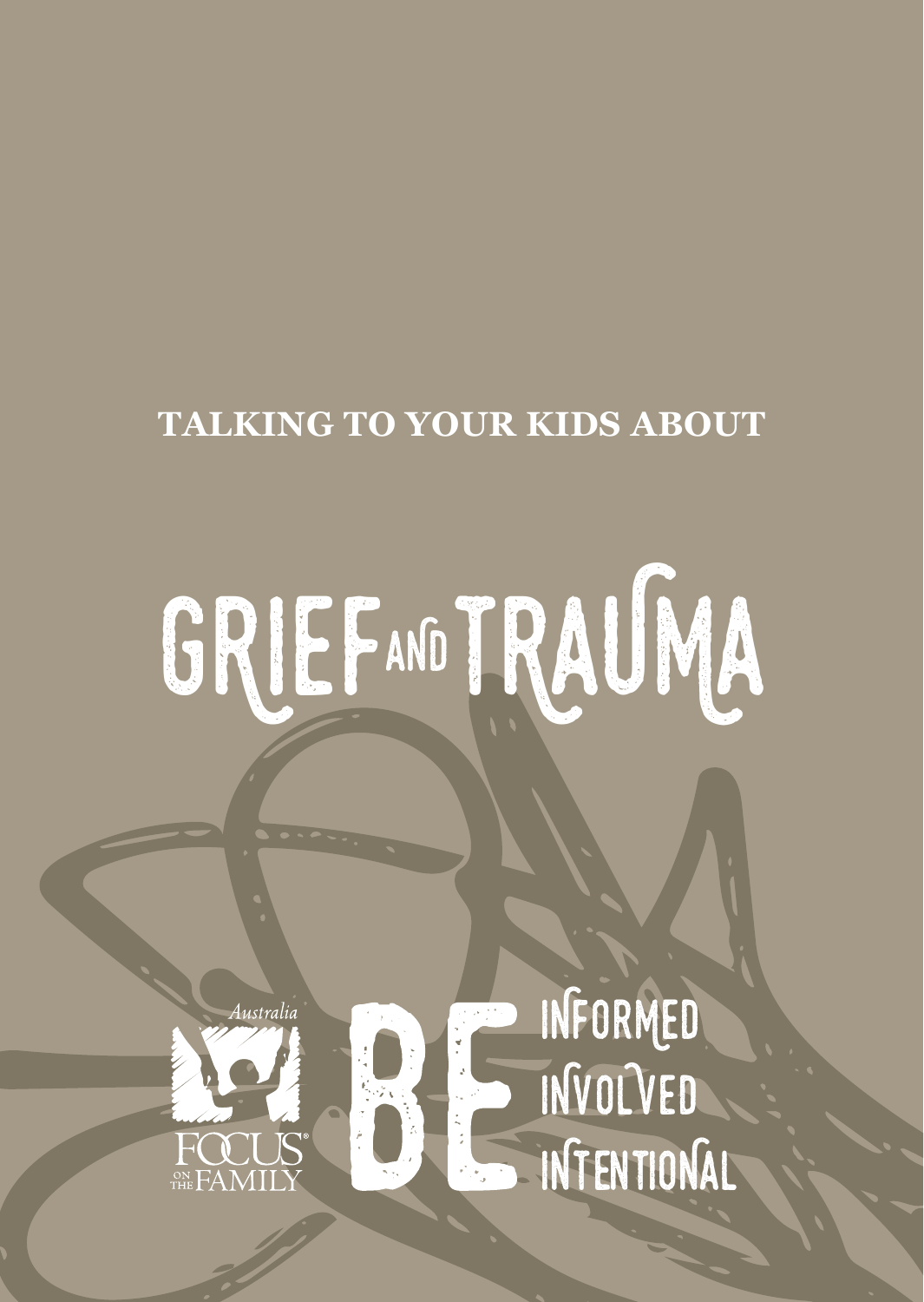

Death, cancer, divorce and other tragic events are all part of our world. It is also impossible to protect our children from grief and tragedy and it is not helpful to try. It is vital for you to be fully present in your child's world when tragedy occurs, especially as this is a time of uncertainly and confusion.

Be honest and straightforward when talking to your children. They need to know that they can trust you.

Keep routines and ensure they are receiving good sleep and nutrition.

Don't delay in sharing information as children are often quite astute to hearing, feeling and seeing things going on around them.

Don't hide your own grief but also don't overburden them with it. Be a positive role model as you process your grief.

Allow them to ask questions and use accurate terminology e.g. use the word 'died' rather than 'gone to sleep' or 'has passed'.

Regularly ask them how they are feeling and allow them time and space to express themselves.

If there has been a tragic world event, don't overload them with watching and listening to the media.

If someone has died, explore ways to celebrate and honour their life. Give them opportunity to attend the funeral but don't force it upon them. Have someone available to care for them in case they are unable to cope or if it goes too long.

Be aware and sensitive to milestones and special occasions. Consider making new traditions that allows for new positive memories without that person around.

Grief has multiple presentations, there are no time limits, and can be affected by the closeness of the relationship, their maturity and the support you offer. Be there for them and affirm your love and availability.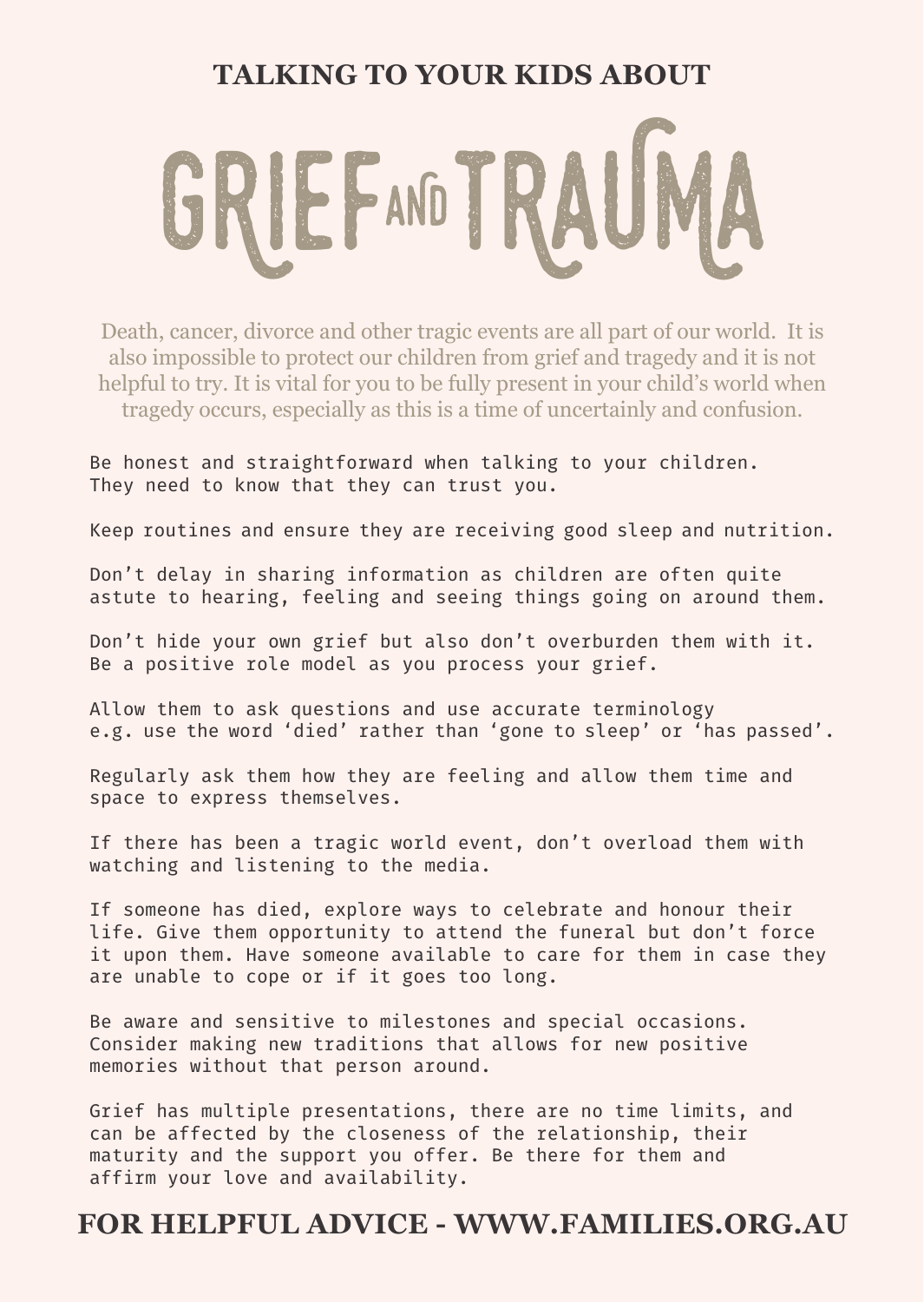





INFORMED INVOLVED **INTENTIONAL**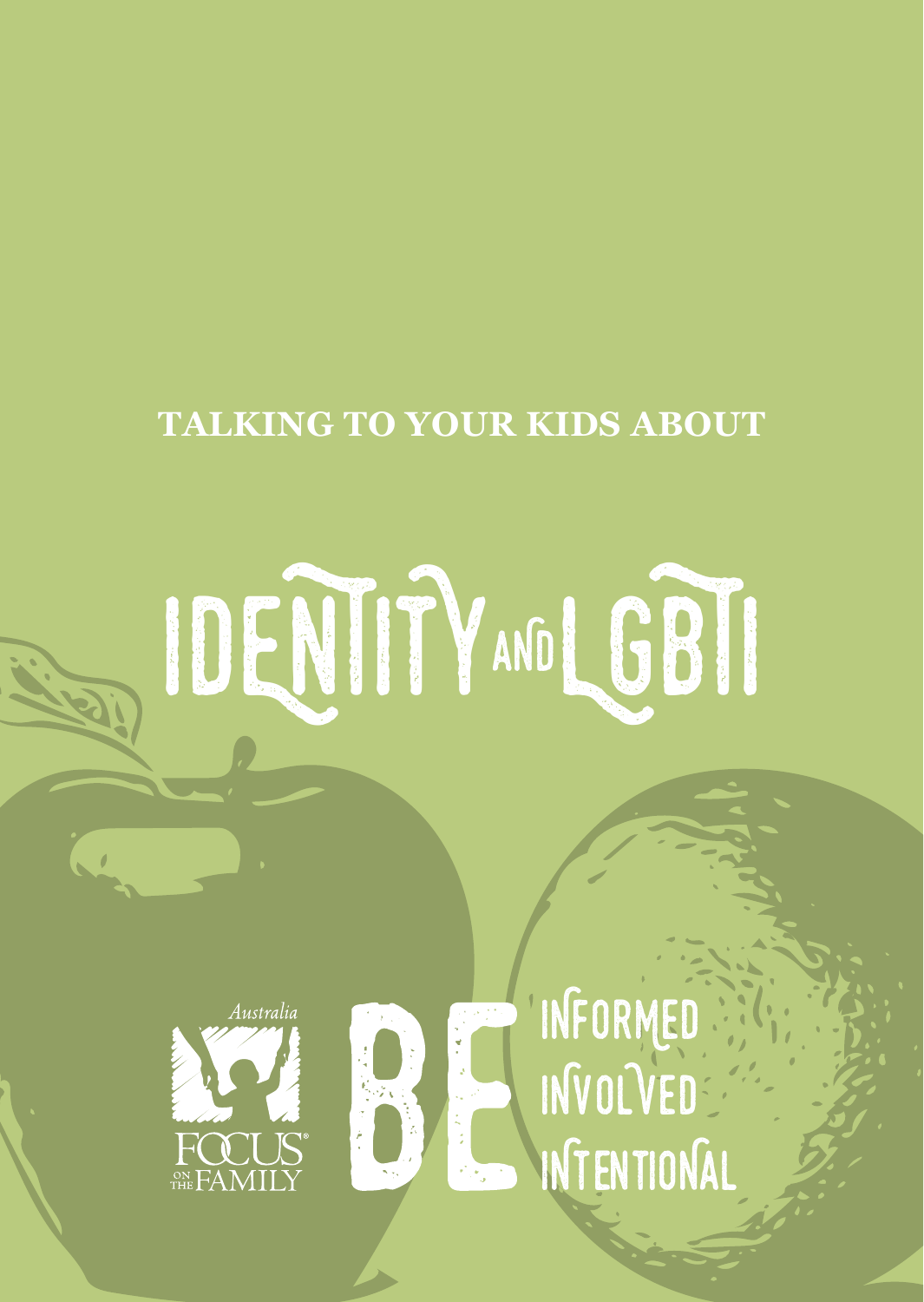

LGBTI is becoming increasingly visible and is a divisive issue in our community. It has moved from simply accept it, to now being normalised, celebrated and promoted. This can be very confusing for children. Often, anyone who has a differing view can be given an unkind label.

Talk about the joys of sexuality that coincide with your value system.

Talk to your children about sexuality from an early age at an age appropriate level.

Explain that sometimes a person is born male or female, but the way they feel inside their heart and mind doesn't match. However, just because that occurs doesn't make it automatic or true and feelings like this can change.

Sexuality can be confusing and it is not uncommon for young people to feel different from others around them. Welcome any questions and become informed.

Emphasise the importance to show kindness and compassion to everyone, even those that think differently. Everyone is unique and worthy of respect.

Acknowledge that bullying, which can include ridicule, or isolating someone, is wrong for any reason. Stress the importance to not do it and to stick up for those who are being bullied.

It isn't helpful to set an identity, such as LGBTI, to someone who is growing up. This can force set thinking. It's better to listen and acknowledge that sexuality can take time to be "set".

Everyone is entitled to free speech and the right to be heard even when it is different to your way of thinking.

Keep the conversation going as there will always be questions. They need to know that they can come to you at anytime and you will always love them.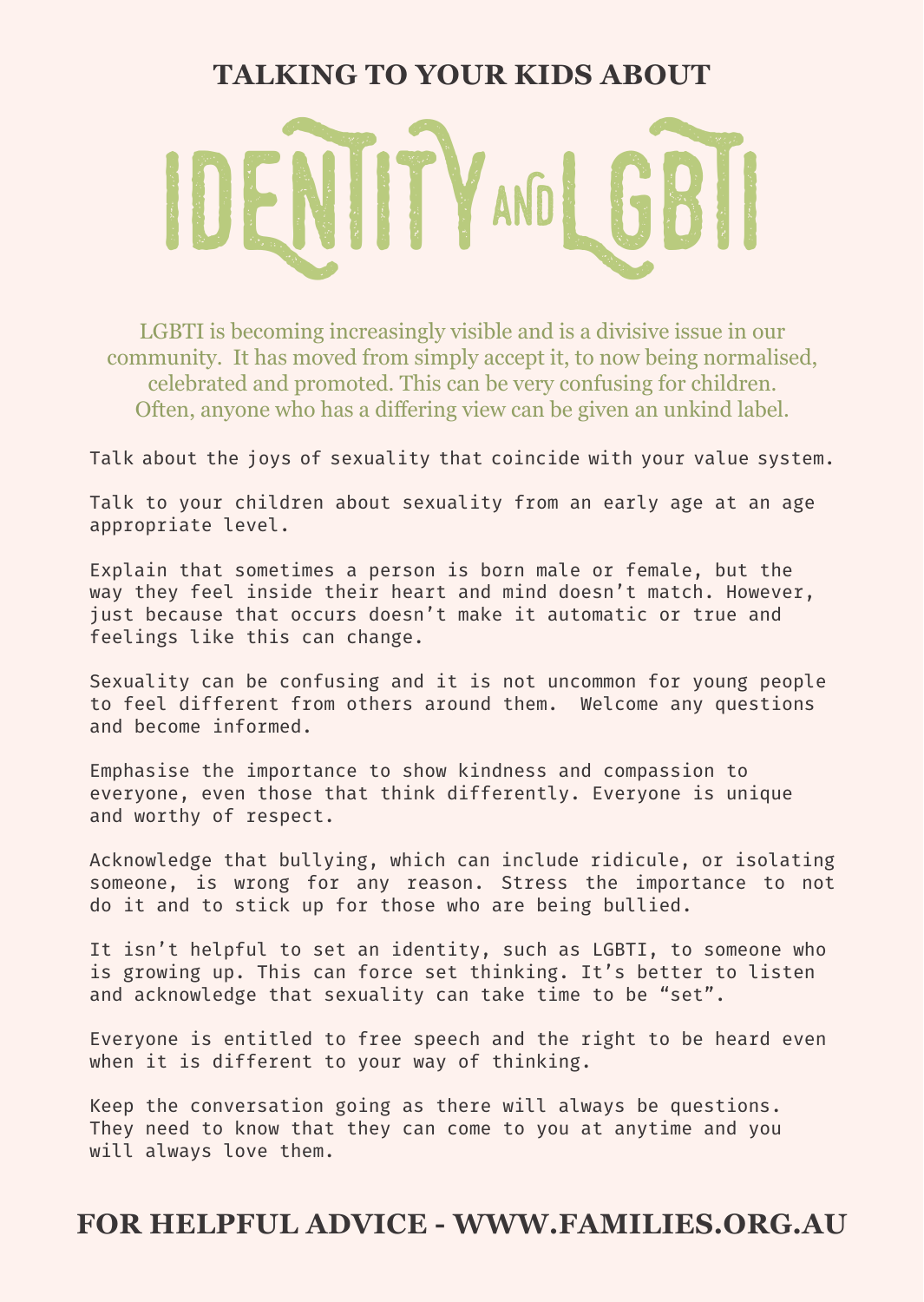## PORNOGRAPHY





INFORMED INVOLVED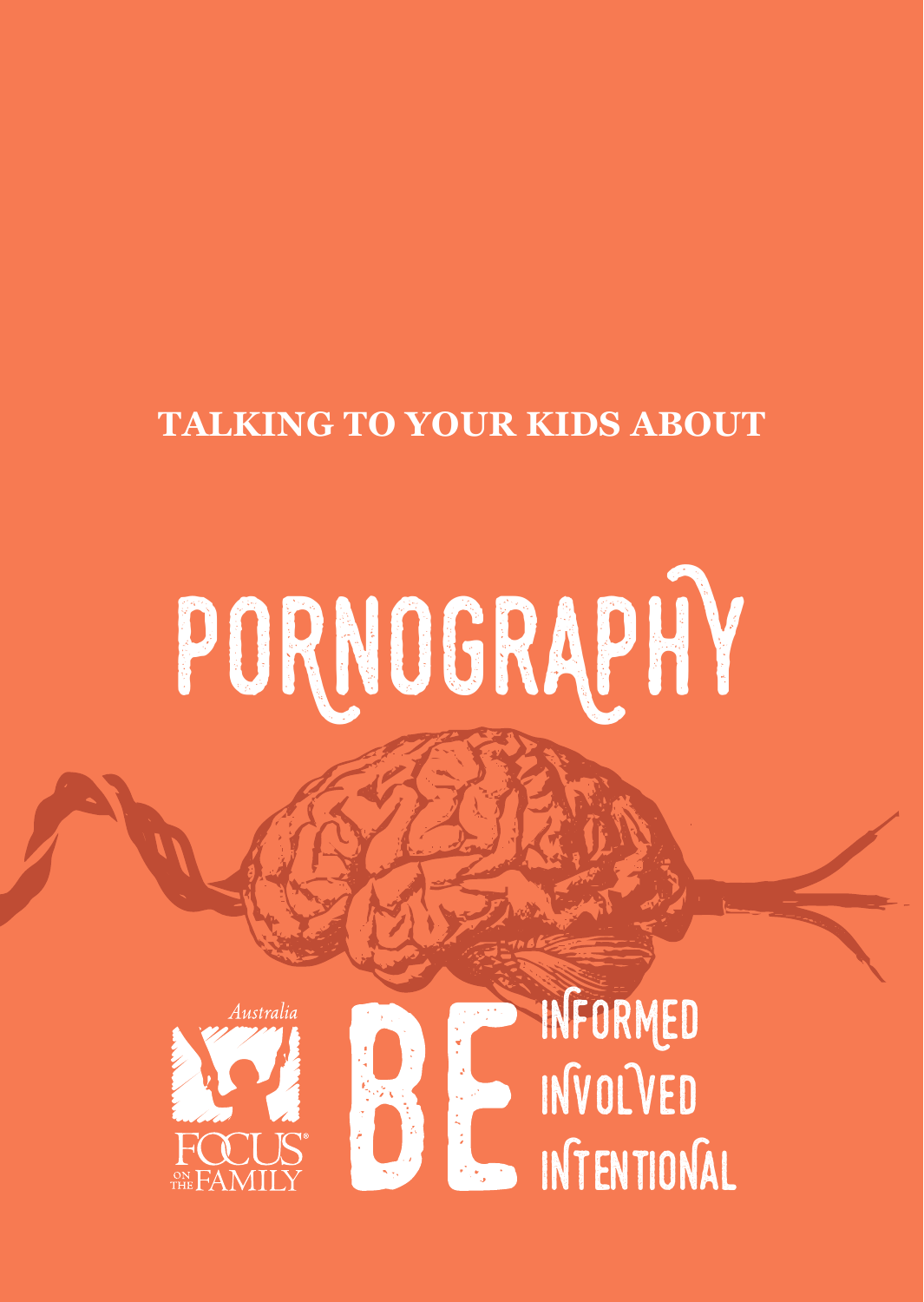

It is not a matter of *'if'* but rather *'when'* your children will be exposed to pornography. That is why it is so important to be proactive rather than reactive. Kids have easy access to a wide variety of media with a click of a mouse and therefore it is imperative for your children to be protected from the harmful and destructive effects of pornography. Pornography may not be a comfortable topic but we need to pretend that it is & answer their questions.

Talk to your children about sex from an early age at an age appropriate level.

Talk about the joys of sexuality that coincide with your values. The body is nothing to be ashamed of but it's also to be private.

Explain that there are images they may be exposed to that can make them feel uncomfortable and they should tell you when it does.

If you discover your child has been accessing porn, don't overreact. Ask them what they have seen and if they have any questions. Answer at an age appropriate level.

Point out the differences of what is normal and what is virtual or fantasy. Explain how habitual viewing of pornography is problematic in a developing brain in the short and long term.

Help your children understand the harmful effects of images that degrade others. Encourage them to question and challenge the status quo of popular culture and what it means to be attractive.

Apologise that they have been exposed to these images and that you will do something to prevent it from reoccurring. Also explain they will also have to protect themselves and provide a narrative and action plan should they be exposed or offered to view again.

Establish internet boundaries & filters and enforce them.

Shame and guilt should never be part of any conversation.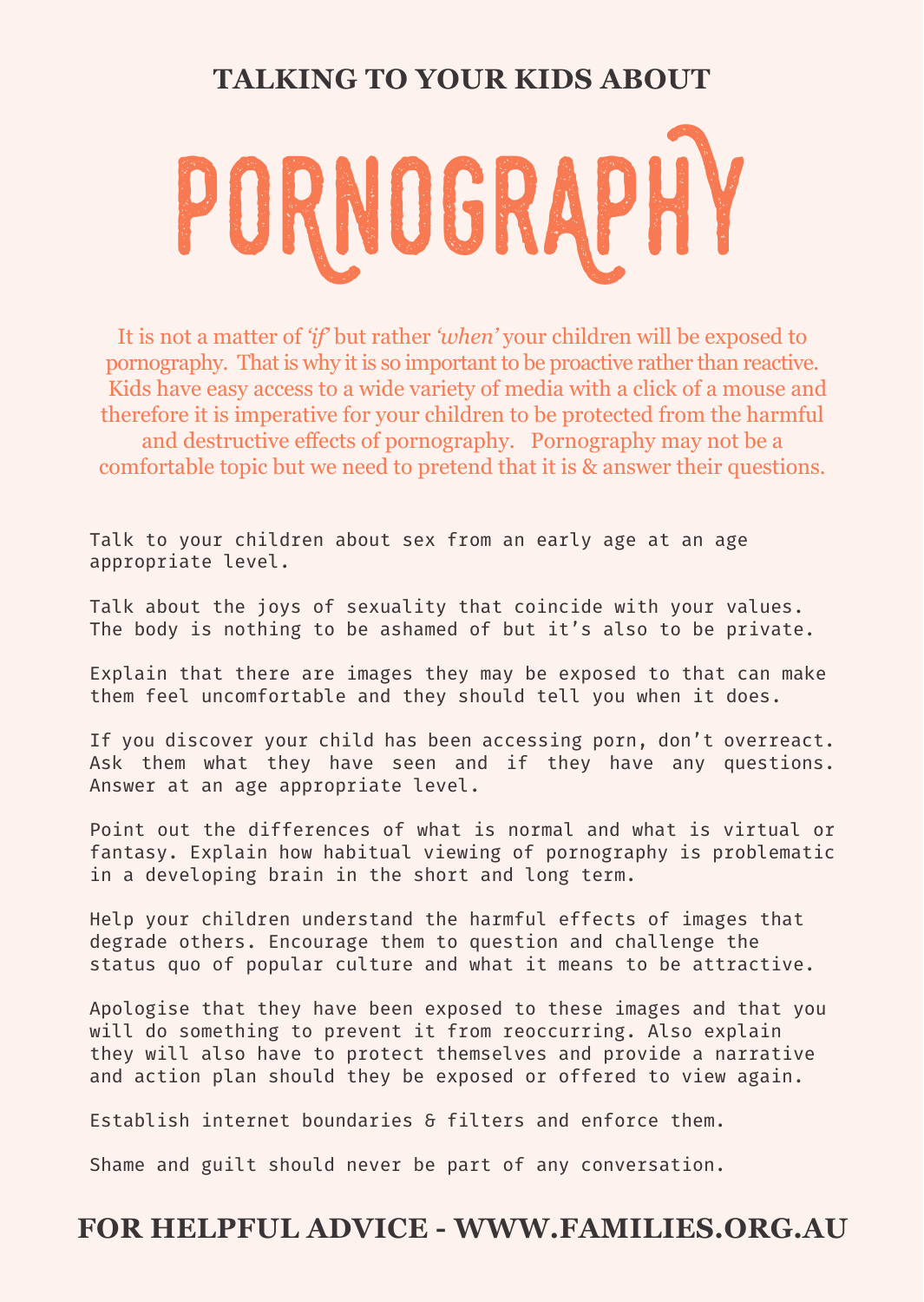

**INFORMED** 

INVOLVED



b